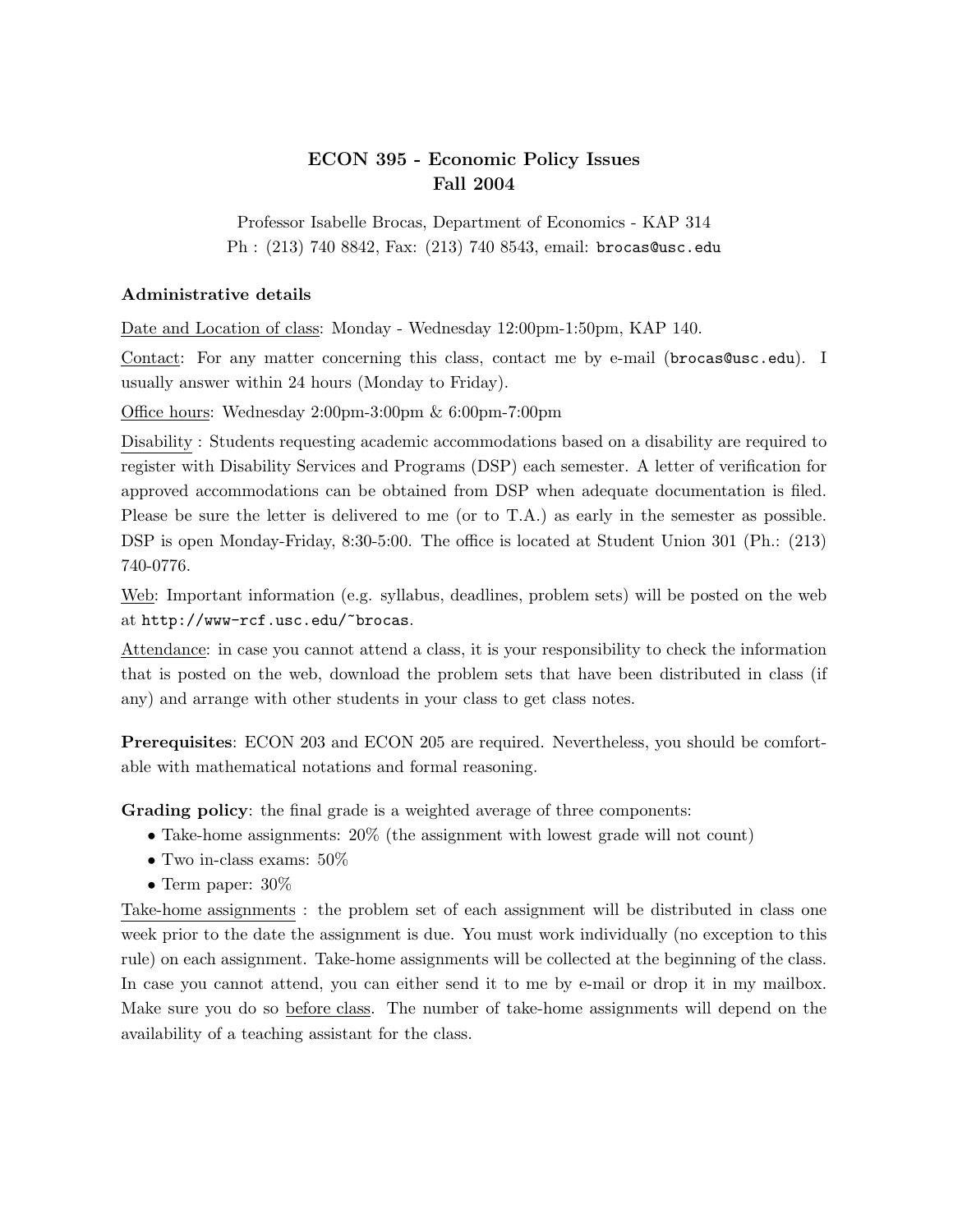In-class exams: they will be closed book.

Term paper: it consists in applying the concepts of the course to make a detailed analysis of microeconomic regulation/policy of your choice. You must submit a description of your project (identify the subject as well as the focus of your analysis) no later than September 22, 2004. Your choice must be approved by me prior to completing the assignment. The last sessions of the course will be dedicated to present and discuss your projects (case study sessions with presentations by students). The paper must be returned to me the last day of class. Students are required to work individually on this project.

Important: if you wish to appeal your grade on any written assignment, return your assignment to me along with a memo explaining why you think the grade should be changed. All exams will be re-graded in their entirety.

## Deadlines:

- Last day to enroll and to drop class: September 10, 2004.
- First in-class exam: October 13, 2004
- Second in-class exam: November 17, 2004
- Take home assignments: see the corresponding problem sets.
- Term paper: due December 1st, 2004.

Important: if the in-class examinations fall at a time that conflicts with your observance of a holy day, please contact me before September 15, 2004 to schedule an alternative date.

Exercise classes: if a teaching assistant is appointed for this class, there will be an exercise class taught by the T.A. every two of three weeks. The purpose of such classes is to review the course material through exercises and solve assignments step by step.